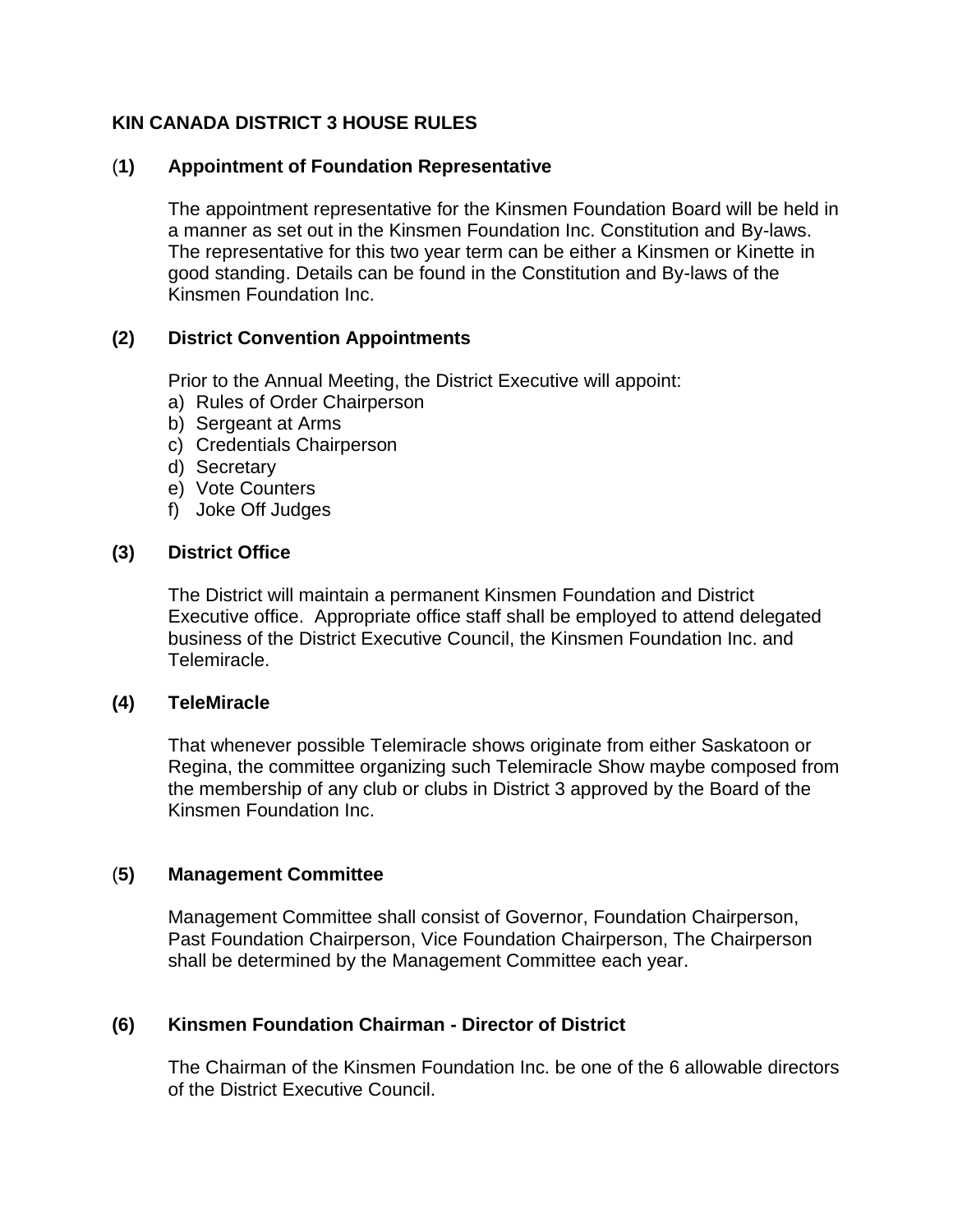## **(7) Foundation Financial Statement**

The Kinsmen Foundation shall present to the members of District 3 Kinsmen and Kinettes a financial statement of Telemiracle and Foundation at the Fall Leadership Conference.

## **(8) National Fund Raising Programs**

No charitable fund raising programs proposed by the National Executive shall be endorsed by District 3 or promoted in Saskatchewan without the prior approval of the District 3 Executive and Kinsmen Foundation.

## **(9) CrimeStoppers of Saskatchewan - Support**

Kinsmen and Kinettes of District 3 shall support Crime Stoppers of Saskatchewan.

## **(10) CrimeStoppers - Representative on Crimestopper's Board**

Kinsmen and Kinette Clubs of District 3 shall ask for a representative of the Governor to be on the Board of Directors.

## **(11) CrimeStoppers - Levy**

Each member in the Association of Kinsmen and Kinettes will be levied \$10.00 to go towards Crimestoppers of Saskatchewan.

## **(12) The Kinsmen Foundation Inc. election of Vice-Chair**

Election of the Kinsmen Foundation Inc. Vice-Chair will take place under the following agreement between the Kinsmen Foundation and District III Council.

With respect to the election of the Vice-Chair of the Kinsmen Foundation:

- a. As members of the Association of District III Kin, clubs are entitled to vote at the district convention, either by Kinsmen Foundation Inc. Vice-Chair proxy form or in person through individual accredited delegates, appointed at a regularly constituted meeting or executive meeting of his/her club to vote on the club's, behalf for Vice-Chair, Foundation.
- b. Each club will be entitled at the district convention to a number of accredited delegates and votes equal to the club's official membership. Official membership means the total number of active members and active life members registered by a club on the national membership roster as of the month end date that is more than thirty-five (35) days prior to the start of the district convention or meeting.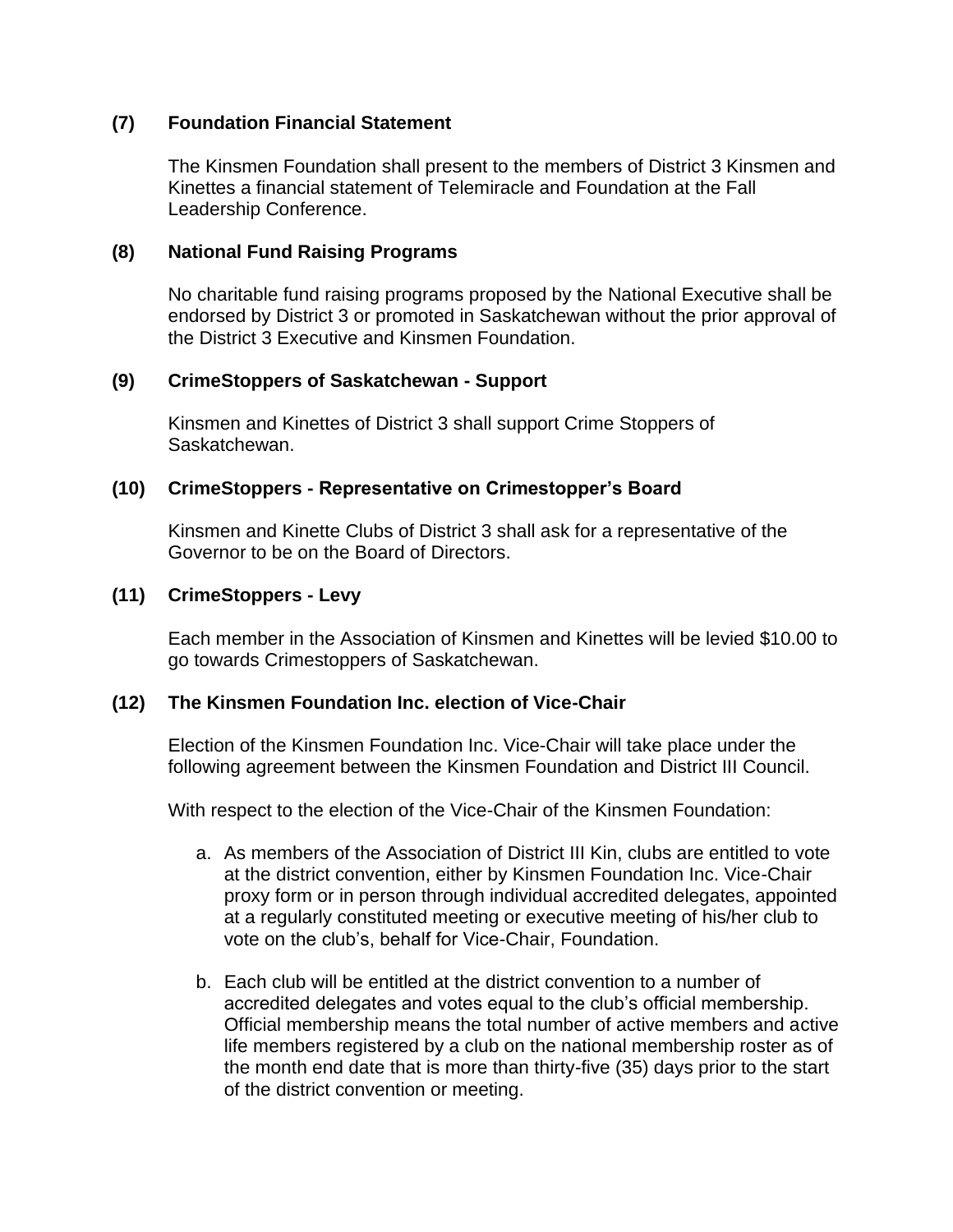- c. A person shall be deemed to be an accredited delegate if he/she:
	- i. has been duly appointed to represent and vote on behalf of his/her club;
	- ii. is an active member; and
	- iii. has presented himself/herself for registration at the credential desk at the convention according to the procedure established by the Credential committee. Any delegate who does not register at the credentials desk shall be deemed to have abstained his/her votes, unless those votes have been proxied.
- d. Each accredited delegate shall be entitled to one vote for Vice-Chair, Foundation or, for poll or ballot votes, one vote plus a vote for each proxy held (see section f below). Where a club has more than one accredited delegate in attendance for a poll or ballot vote, they will exercise the club votes in a proportion as agreed amongst themselves or, if such is the case, as previously determined by the club. Any such splitting of club votes must have the approval of the Credentials committee.
- e. The committee on credentials and elections as appointed by the District III governor is responsible for administering such procedures.
- f. Proxies: The only acceptable proxy form for the election of the Kinsmen Foundation Inc. Vice-Chair is the "Kinsmen Foundation Inc. Vice-Chair Proxy Form". District III proxy forms are not approved for this process.
	- i. A club may proxy their votes to:
		- (1) an accredited delegate within their own club or any club located within the same district; or,
		- (2) an incoming or outgoing deputy governor from the club's zone; or,
		- (3) an incoming or outgoing governor of District III; or,
		- (4) an incoming or outgoing vice-governor of District III.
	- ii. Any club not expecting to have an accredited delegate present at a district convention is to submit the Kinsmen Foundation Inc, Vice-Chair proxy form to the Kinsmen Foundation office no later than the May 30<sup>th</sup> prior to the start of that year's district convention, indicating the club's intentions and naming the accredited delegate to whom the votes have been proxied. In the event that a club member does in fact attend, votes proxied in this manner can be retrieved onsite.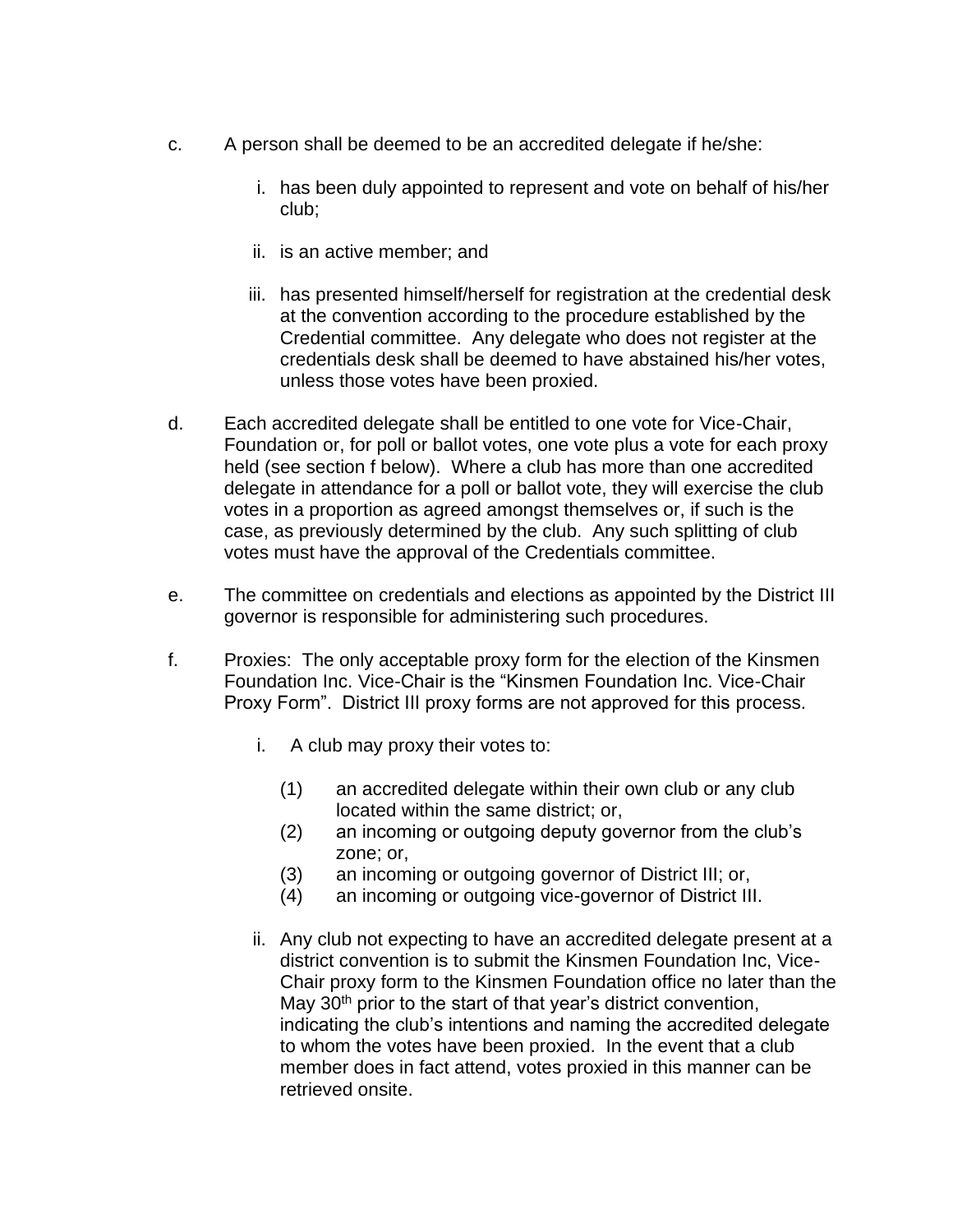A person to whom club votes have been proxied shall be deemed to carry the proxied votes if, at any time prior to exercising the votes, an appropriate proxy form duly signed by the president and secretary of the club is filed with the Credentials committee.

## **(13) Fall Leadership Conference and District Convention**

There is a rotational schedule in place for the hosting of both the Fall Leadership Conference and District Convention. It will be up to the clubs within the assigned zones to determine location and host club duties. This will alleviate the difficulty in finding host locations and ensure that the events are moved around the district, allowing all members equal access.

#### **SCHEDULED ROTATION**

#### **Fall Leadership Conference**

| 2008/2009 | Zone E | Yorkton              |
|-----------|--------|----------------------|
| 2009/2010 | Zone F | <b>Swift Current</b> |
| 2010/2011 | Zone G | Moose Jaw            |
| 2011/2012 | Zone H | Weyburn              |
| 2012/2013 | Zone D | Saskatoon            |
| 2013/2014 | Zone B | Tisdale              |
| 2014/2015 | Zone I | Yorkton Regina       |
| 2015/2016 | Zone C | Estevan              |
| 2016/2017 | Zone A | Meadow Lake          |
| 2017/2018 | Zone E | Yorkton              |
| 2018-2019 | Zone F | <b>Swift Current</b> |
| 2019-2020 | Zone G | Moose Jaw            |
| 2020-2021 | Zone H | Weyburn (Virtual)    |
| 2021-2022 | Zone D | Saskatoon            |
| 2022-2023 | Zone B |                      |
| 2023-2024 | Zone I |                      |

# **District Convention**

| 2008/2009 | Zone H | Regina               |
|-----------|--------|----------------------|
| 2009/2010 | Zone D | <b>Watrous</b>       |
| 2010/2011 | Zone B | <b>Melfort</b>       |
| 2011/2012 | Zone C | Kerrobert            |
| 2012/2013 | Zone A | Lloydminster         |
| 2013/2014 | Zone E | Yorkton              |
| 2014/2015 | Zone F | <b>Swift Current</b> |
| 2015/2016 | Zone G | Assiniboia           |